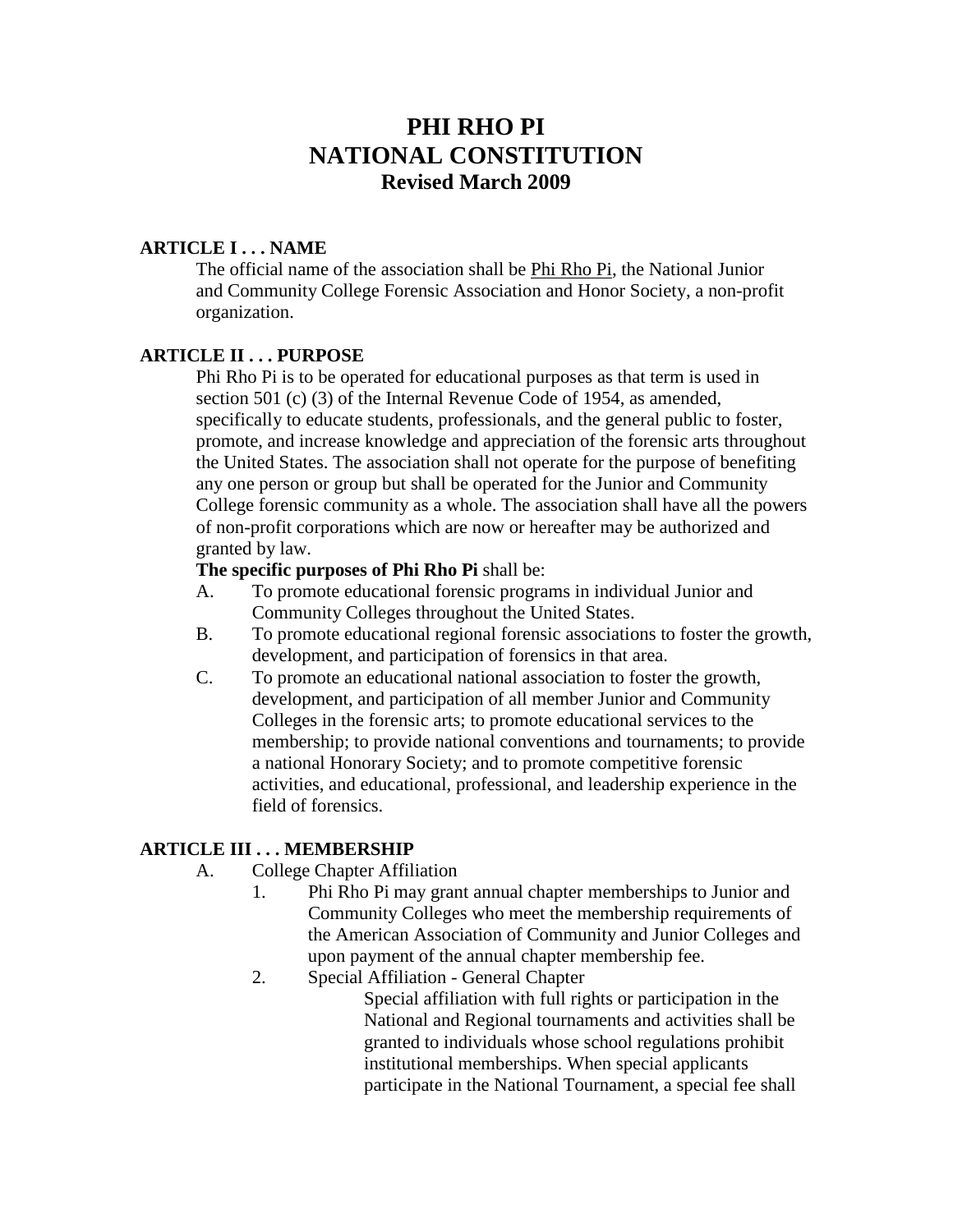be assessed each school so represented; such fees shall be equal to regular chapter dues.

- B. Individual membership
	- 1. Individuals may affiliate with Phi Rho Pi by becoming either a member of a currently active college chapter of Phi Rho Pi or a member of a Phi Rho Pi General Chapter and upon payment of the Lifetime Membership fee.
	- 2. Lifetime Membership: There shall be one class of membership Lifetime Membership, and it shall include those candidates, students and faculty, who have met the requirements of any of the following degree classifications.
		- a. Degree of Associate. Any student who indicates interest in Forensic Activities may enter at this level upon the recommendation of the chapter sponsor.
		- b. Degree of Fellowship. Any student who participates with merit in Forensic Activities may be advance to this degree upon recommendation of the chapter sponsor.
		- c. Degree of Honor. Any student who has participated in a minimum of five intercollegiate tournaments or who has placed 1st, 2nd, or 3rd in any tournament or who has advanced to either the semi-finals of individual events or the quarter-finals of team events at the Phi Rho Pi National Tournament shall be advanced to the Degree of Honor upon verification of the above criteria by the chapter sponsor.
		- d. Degree of Highest Achievement.
			- 1) Any student who is advanced to the final round of individual events or semi-finals of team events at the Phi Rho Pi National Tournament shall be advanced to this degree upon verification by the tournament Vice-President to the Secretary-Treasurer.
			- 2) Each chapter may award to one student, or up to 5% of its paid membership, the Degree of Highest Achievement.
	- 3. Individual Professional membership: Membership is available to professional individuals not included under other membership provisions.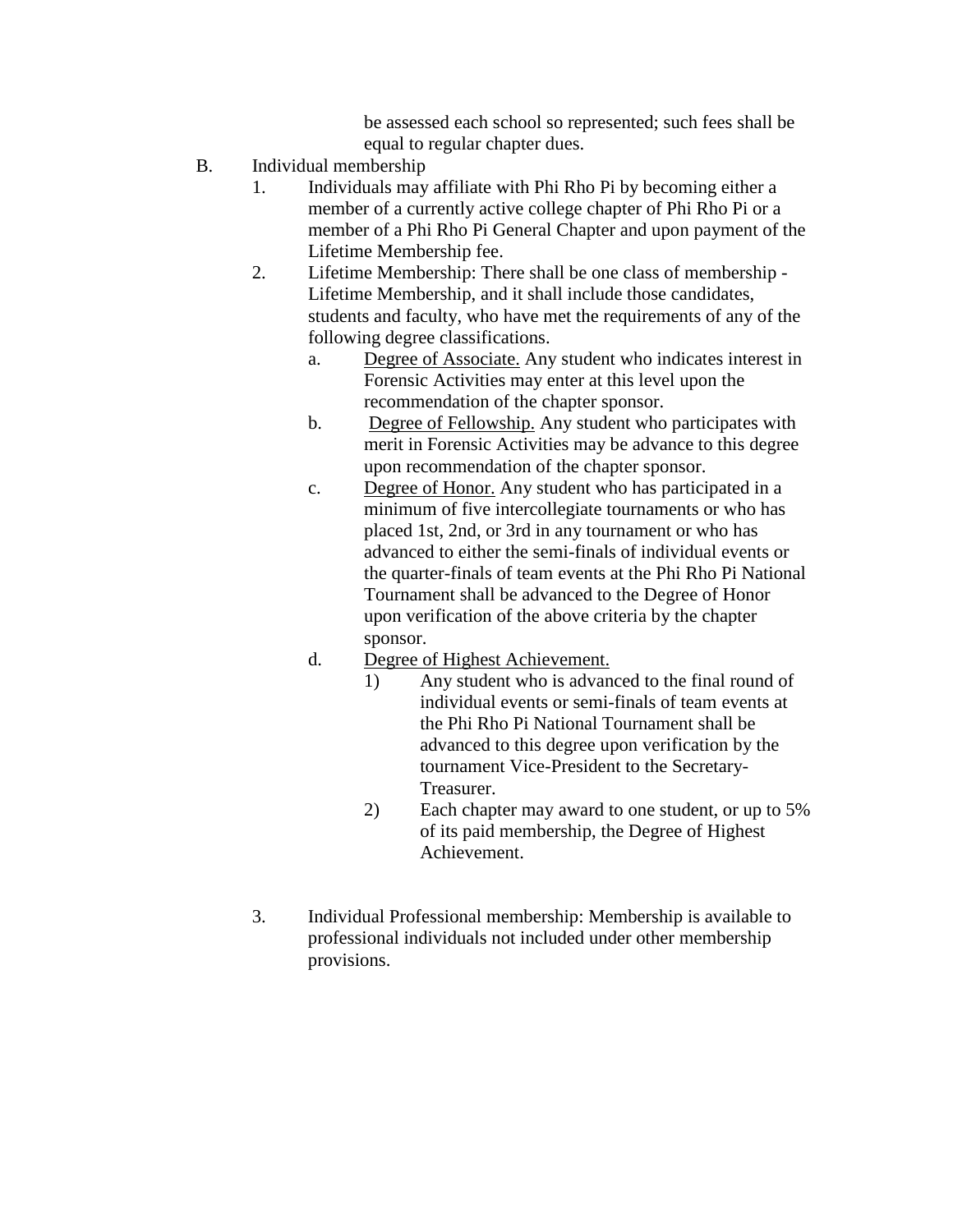## **ARTICLE IV . . . ORGANIZATION**

Phi Rho Pi shall be composed of three administrative levels; the National Association, the Regional Association, and the College Chapter.

- A. NATIONAL ASSOCIATION
	- 1. Government. The National Association shall be governed by the voting delegates of the currently active college chapters in convention. When the National Association is not in convention, the government of the National Association shall be administered by the Executive Board.
	- 2. Time and Place. The National Association shall convene annually at the time and place chosen by a previous National Convention/Tournament assembly. In the event a National Convention/Tournament assembly has not selected the time and place prior to its adjournment, or a pre-selected site becomes unavailable, the Executive Board shall act on behalf of the National Association.
	- 3. Power. The National Association in convention shall be invested with the supreme executive, legislative, and judicial power. It shall be the source of all authority in the Association, except as otherwise provided for in this Constitution, and its rules and regulations shall be binding upon all Regional Associations and College Chapters within the Association. It shall elect the official national officers it may deem necessary or expedient. It shall have the power to vote expenditures from the National Treasury.
	- 4. Representation. Each active chapter shall be entitled to two voting delegates in the business meeting of the National/Tournament. One of these votes shall be cast by the sponsor or his/her delegate. The second vote shall be cast by a student member of the chapter. Selection of the student representative shall be by whatever method is deemed appropriate by each chapter.
	- 5. Quorum. A quorum of the National Association shall consist of at least one voting delegate from a simple majority of the college chapters in registered attendance.
	- 6. Eligibility. The National elective offices shall be filled by chapter sponsors who are active members of the Association.
	- 7. The National Executive Board. The National Executive Board shall consist of those officers who are elected by the National Membership at a National Convention/Tournament: the President, the Association Vice-President, the Tournament Vice-President, the Secretary-Treasurer, the Recording Secretary, and the Comptroller.
		- a. The duties of the Executive Board shall be:
			- 1) To act as a Board of Trustees for this non-profit organization.
			- 2) To administer all rules, regulations, and activities of the association.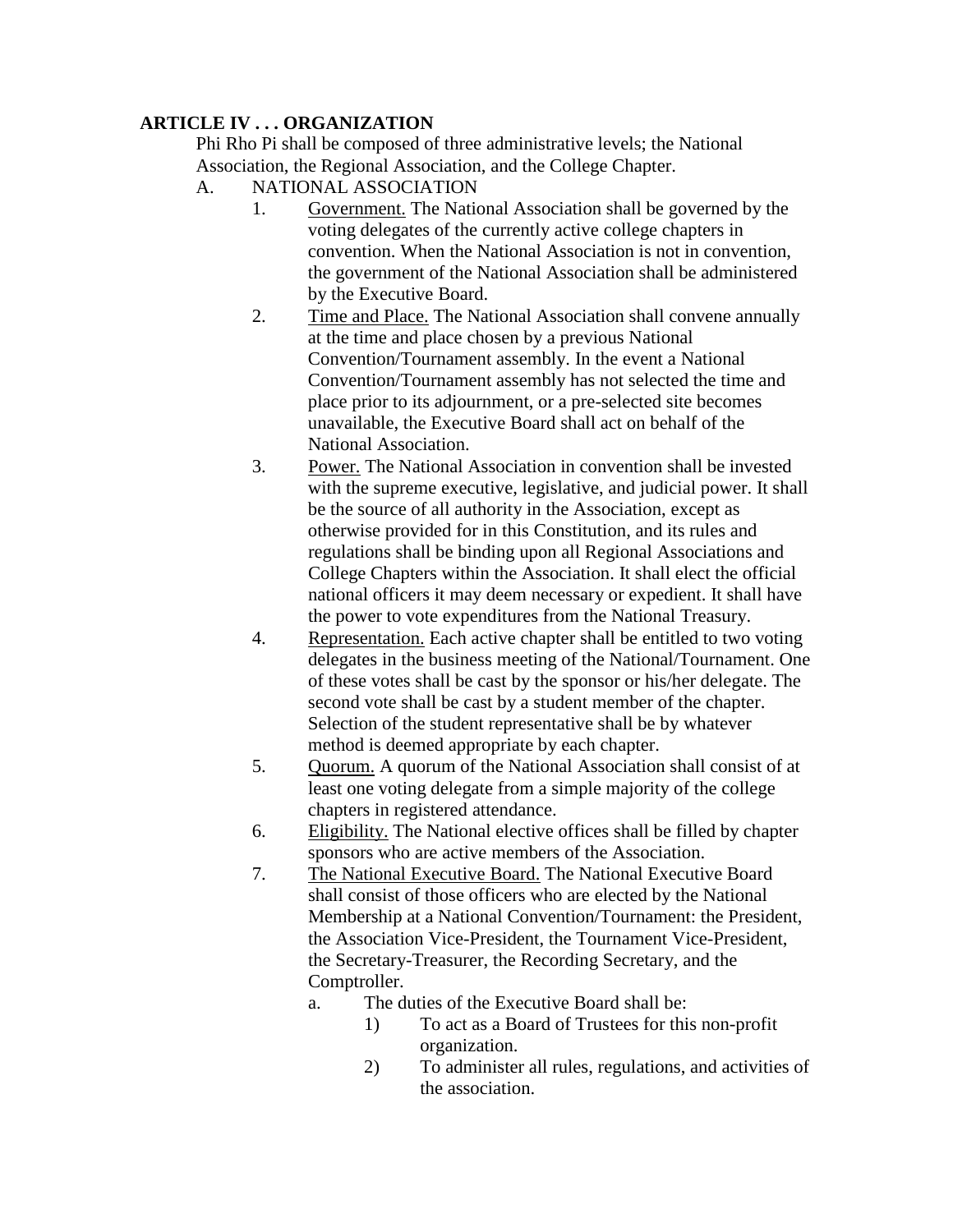- 3) To carry out the directives of the membership.
- 4) To act as a decision-making body when the membership is not in National Convention for the continual and proper functioning of the Association. Decisions made by the Executive Board are subject to the approval of the membership by letter ballot or at the subsequent National Convention/Tournament.
- b. A simple majority of the Executive Board shall constitute a quorum.
- c. The President shall fill vacancies in the Executive Board by appointment if the National Convention/Tournament is not in session.
- d. The Executive Board will meet at the National Convention/Tournament and at least one other time during the year to make and/or confirm plans for the National Convention/Tournament as well as for the association in general. The National Tournament Host should meet with the Executive Board at these meetings.
- 8. The National Executive Committee. The National Executive Committee shall be composed of the National Executive, Board, regionally elected Regional Governors, the Immediate Past President, the National Tournament Host Director, the future National Tournament Host Director, the Website Administrator, the Chairs of the Standing Committees, the Archivist, the Ombudsperson, other appointments, and any person holding an officially designated title of the National Association.
- a. Members of the Executive Committee shall carry out their duties and responsibilities as assigned by the membership and the Executive Board as well as advise the membership and the Executive Board.
- b. The Executive Committee shall meet with the Executive Board as scheduled at the annual Convention/Tournament. They are invited to attend, as advisors, other Executive Board meetings.
- c. The President shall fill vacancies in the Executive Committee by appointment.
- d. The National Association will make all committee assignments mindful of diversified geographical representation of members.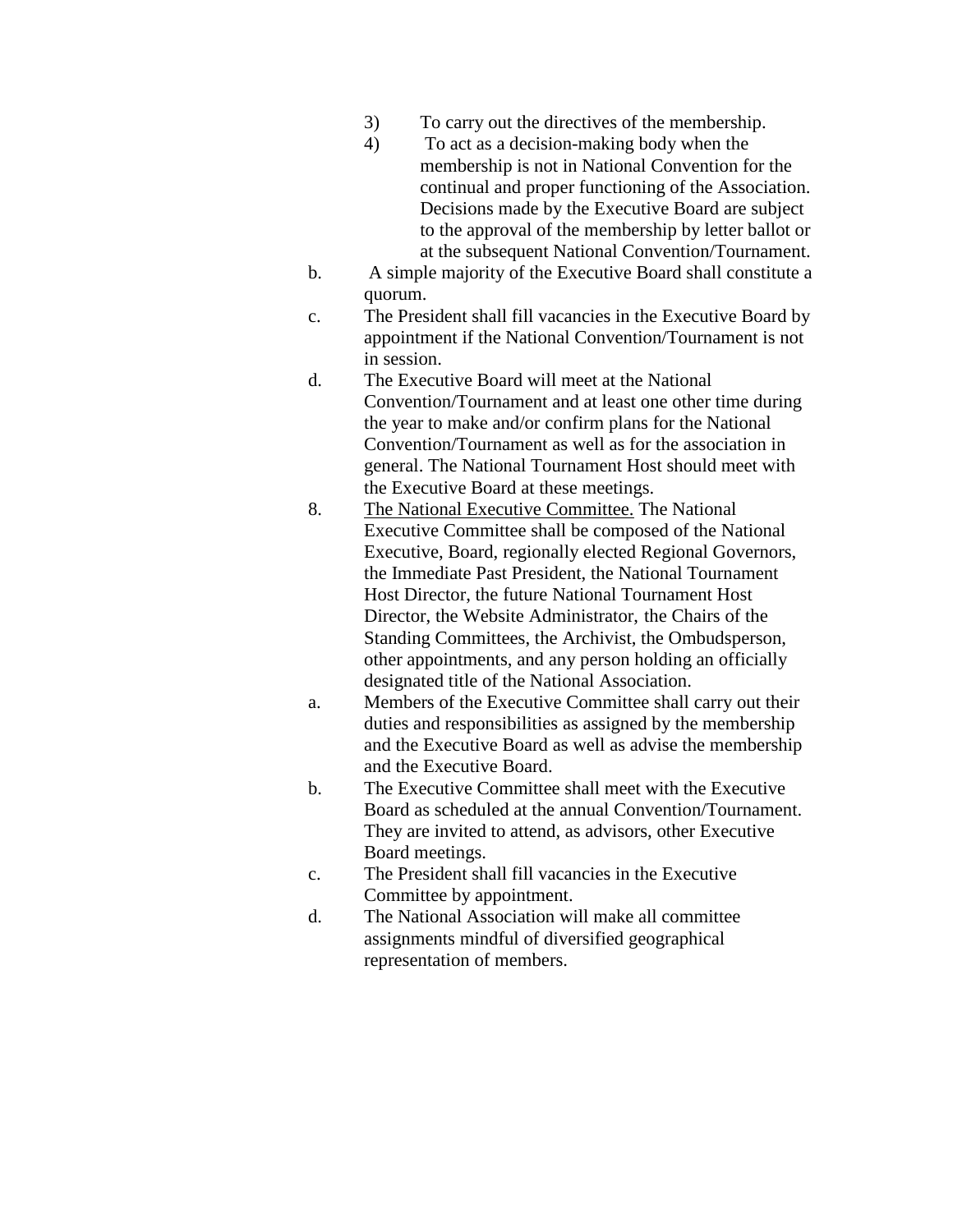## B. REGIONAL ASSOCIATION

- 1. The Regional Governor shall function as the Executive Office of the Regional Association.
- 2. Each region may organize a Regional Association, with such officers as it may deem appropriate.
- 3. Each region should promote active participation of all eligible colleges in the region.
- 4. Each region may promote such other activities as it deems appropriate to encourage forensic activities.
- 5. In all matters affecting regional activities, each active chapter shall exercise one vote.
- C. COLLEGE CHAPTER
	- 1. Activities. The local chapter shall have full charge of all its activities within the limits of this constitution and the rules and regulations of the National Association.
	- 2. Sponsor. Each local or college chapter shall have a chapter sponsor, preferably the faculty forensics or speech director.
	- 3. Officers. Each local chapter shall elect at least once a year a President and a Secretary-Treasurer; it may elect other officers as it sees fit to meet local needs.
	- 4. Duties. Each local chapter should provide itself with a local constitution, should meet regularly, should initiate new members annually, and should support and encourage forensics activities.
	- 5. Fees. The National Chapter fee and Lifetime Membership fees for all members shall be payable to the National Secretary-Treasurer upon application for membership. The local chapter shall have power to levy such assessments upon its active members as it may choose.
	- 6. Expulsion from Local Chapter. The local chapter shall have power to expel any member.
	- 7. Transfer of Membership. Any active member in good standing may transfer his/her membership from one local chapter to another.
	- 8. Voting Power. Each local chapter shall have one vote in Regional activities and two votes in the affairs of the National Association. These votes may be cast by mail ballot or by representatives at the National Convention/Tournament. Chapters may not vote by proxy at the National Convention/Tournament. In case of a referendum, the vote must be by a majority of the chapter's active membership.
	- 9. Suspension of a Chapter. Any chapter which does not meet the requirements of the constitution and By-Laws may be suspended.
	- 10. Reinstatement of Suspended Chapters. A chapter may be reinstated by a decision of the Executive Board.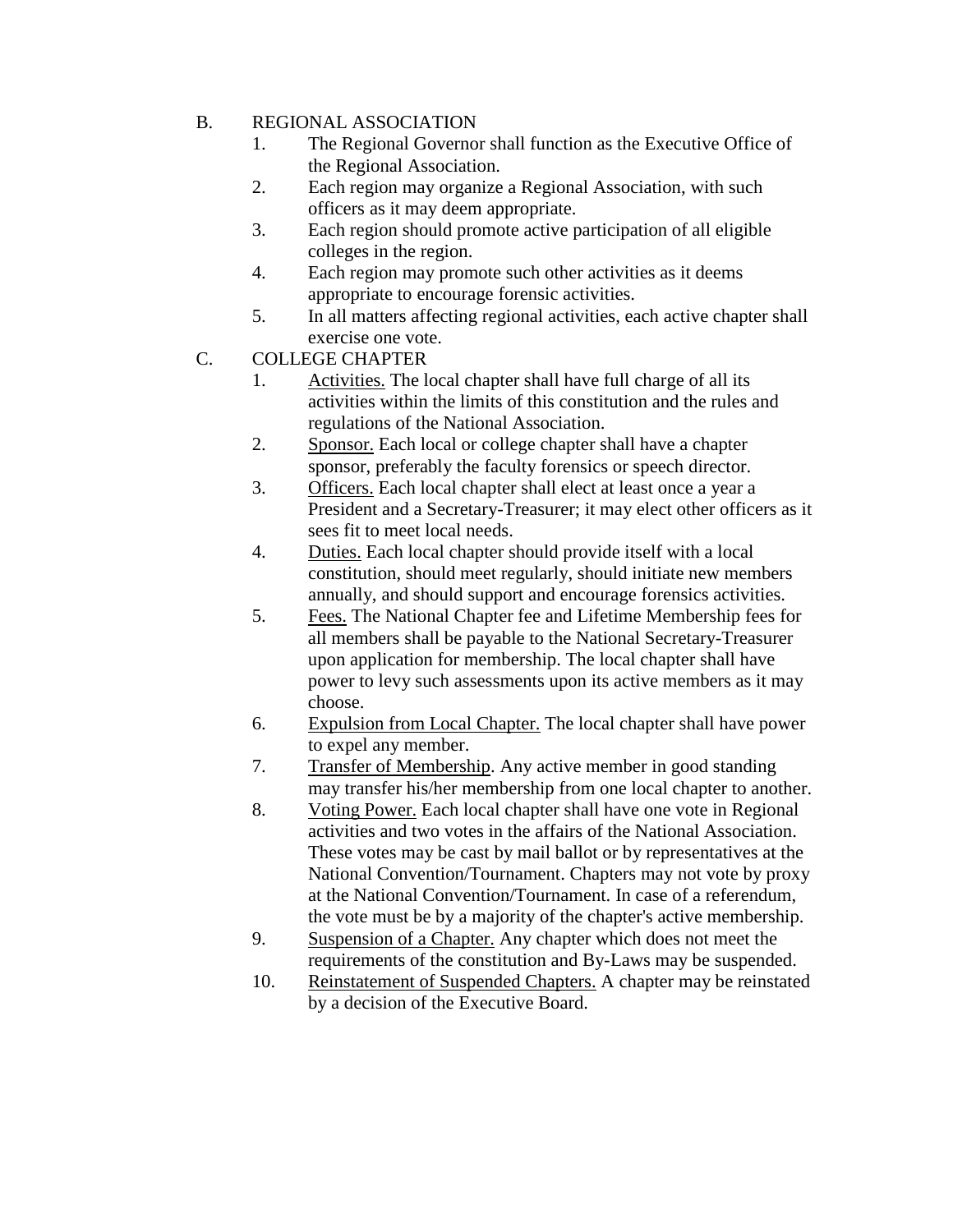## **ARTICLE V . . . OFFICIAL KEY AND COLORS**

- A. The official badge of Phi Rho Pi shall be a key; a duplicate of this official design shall be retained by the Secretary-Treasurer.
- B. The key shall denote degrees of membership by the following jewelings:
	- 1. Any member may wear an opal or sapphire within the star, or any unjeweled pin.
	- 2. Only members who have achieved the Degree of Honor may wear a ruby within the star.
	- 3. Only members who have achieved the Degree of Highest Achievement may wear a diamond within the star.
- C. All keys may be ordered from the current jewelry supplier.
- D. The official colors of Phi Rho Pi shall be purple and gold.

# **ARTICLE VI . . . RULES OF ORDER**

The latest edition of Robert's Rules of Order shall be the association's guide in parliamentary procedure.

# **ARTICLE VII . . . FINANCES**

- A. The association shall be registered as a non-profit organization.
- B. All chapter fees, membership dues, National Tournament fees, interest, dividends, donations, and gifts shall be collected and disbursed for the purposes stated in the Constitution and By-Laws, under the direction of the membership and the Executive Board.
- C. All purchases and expenditures must be approved by the membership, the Executive Board, or its authorized representatives.
- D. In addition to the powers granted corporations, the association shall have the full power and authority to make distributions, in keeping with the corporate purposes, to organizations that qualify as exempt organizations under Section 501 (c) (3) of the Internal Revenue Code.
- E. No part of the dues, fees, interest, dividends, donations, gifts, or net earnings of the association shall inure to the benefit of , or be distributable to, its members, trustees, officers, or other private persons, except that the association shall be authorized and empowered to pay reasonable compensation for services rendered, to present awards, and to make payments and distributions in furtherance of the purposes herein set forth. However, the association shall not participate in any political campaign on behalf of any candidate for public office, nor carry on any other activities not permitted by a corporation exempt from Federal Income tax under Section 501 (c) (3) of the Internal Revenue Code.
- F. The funds of the association shall be held in depositories approved by the Executive Board.

### **ARTICLE VIII . . . RECOGNITION AND AWARDS**

Recognition and/or awards may be conferred upon any person or group who has made outstanding contributions to the association or to the field of speech and forensics.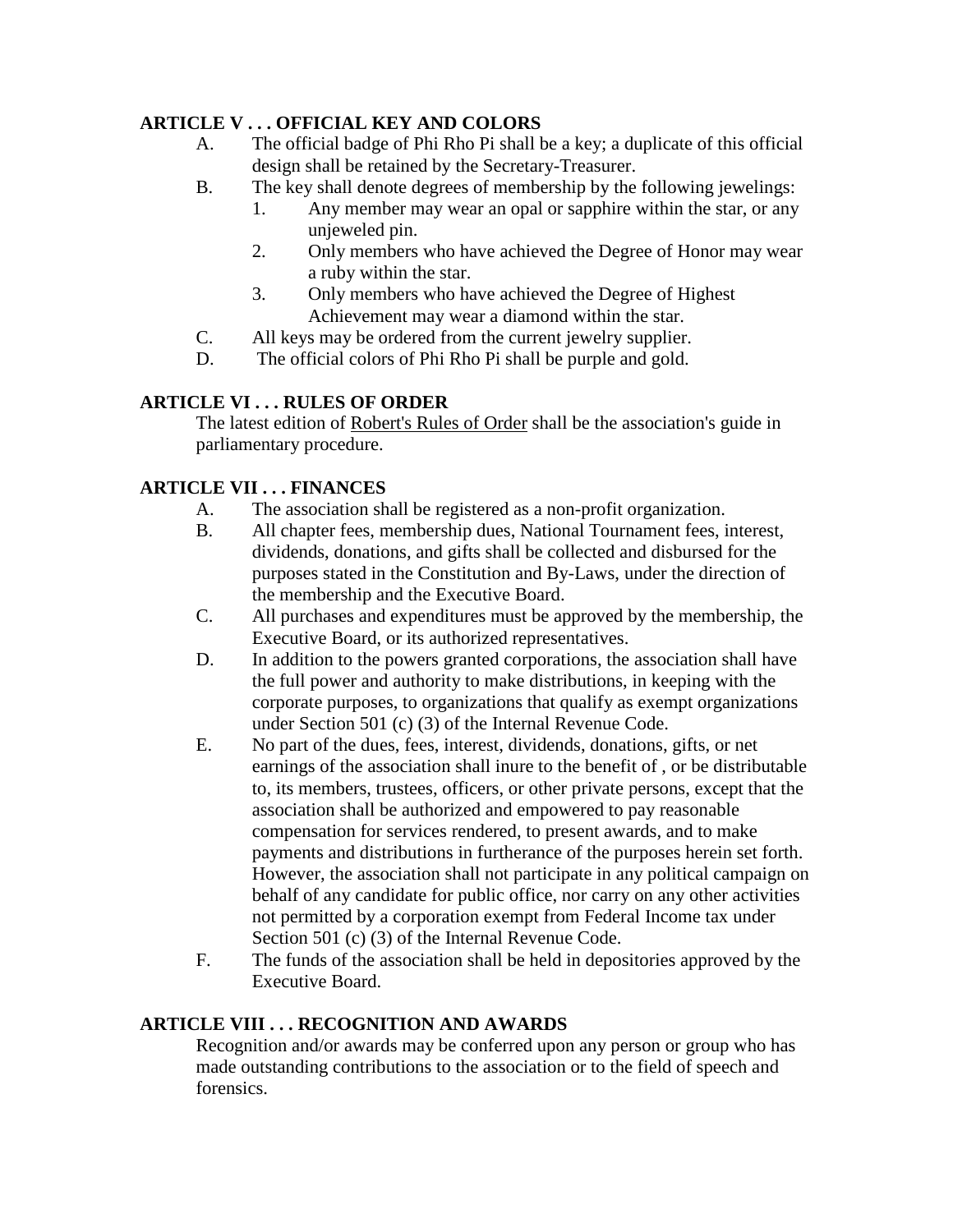### **ARTICLE IX . . . DISSOLUTION**

Upon the dissolution of Phi Rho Pi, in no event shall any assets of the association be distributed to or inure to the benefit of the members, officers, or trustees of the Corporation. The assets of the association shall be applied and distributed as follows:

- A. All liabilities and obligations of the association shall be paid, satisfied and discharged, or adequate provisions shall be made therefore.
- B. Assets held by the association upon condition requiring return, transfer, or conveyance, which condition occurs by reason of dissolution, shall be returned, transferred, or conveyed in accordance with such requirements.
- C. All assets remaining after the distribution set forth above shall be transferred or conveyed to one or more corporation, societies, or organizations engaged in activities substantially similar to those of Phi Rho Pi.

#### **ARTICLE X...AMENDMENTS**

This Constitution may be amended at a regular National Convention/Tournament by a two-thirds vote of the delegates present.

# **BY-LAWS**

## **ARTICLE 1 . . . THE NATIONAL EXECUTIVE BOARD**

- A. The National elective officers of the Executive Board shall be the President, the Association Vice-President, the Tournament Vice-President, the Secretary-Treasurer, the Recording Secretary, and the Comptroller.
- B. The duties of the officers shall be:
	- 1. National President
		- a. Shall be the Executive head of Phi Rho Pi and preside at all meetings of the National Convention/Tournament and of the Executive Board, and shall bear responsibility for coordination and implementation of all activities of the association.
		- b. Shall represent Phi Rho Pi as a goodwill ambassador in all activities concerning the association.
		- c. Shall, after consultation with the Executive Board, appoint all members of the Executive Committee not otherwise selected.
		- d. Shall, after consultation with the Vice-President for Association, appoint all Standing Committees and assignments for the National Tournament.
		- e. Shall, after consultation with the Vice-President for Tournament, appoint all standing Committees and assignments for the National Tournament.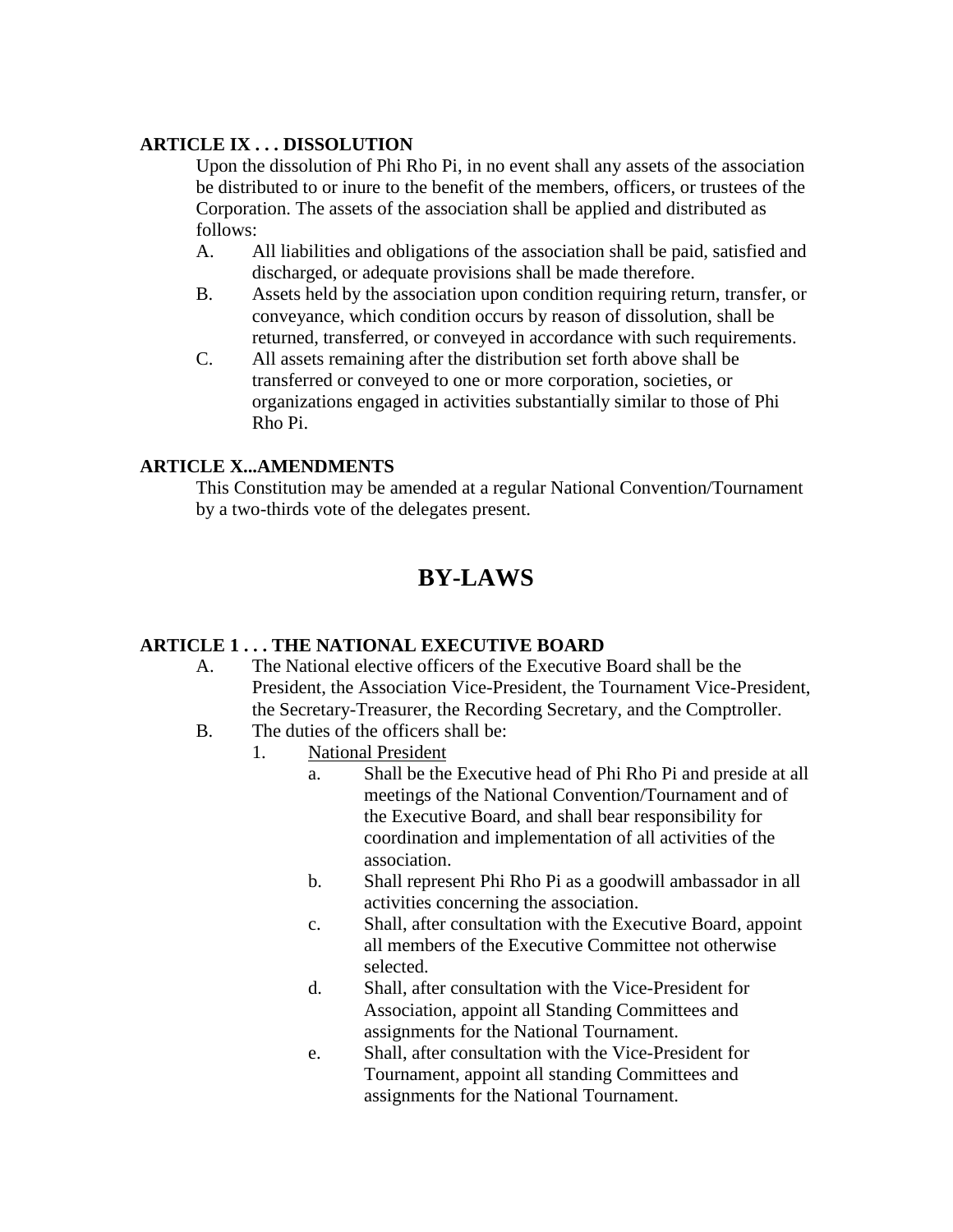- f. Shall appoint additional Standing Committees and Special Committees not specifically selected or elected in convention.
- g. Shall assign all officers and committee chairmen their duties and responsibilities.
- h. Shall replace all vacancies in the Executive Board, the Executive Committee, appointive officers, and Standing and Special Committees.
- 2. Vice-President for Association
	- a. Shall act as an Executive Officer of Phi Rho Pi
	- b. Shall assume the duties of the President in cases of absence, resignation, or vacancy.
	- c. Shall perform such duties as assigned by the President and the membership.
	- d. Shall coordinate the efforts and duties of the Regional Governors.
	- e. Shall assist the President in the selection of Standing and Special Committees for Association.
	- f. Shall plan and supervise programs and/or workshops for the National Convention/Tournament to provide learning experiences for the membership.
	- g. Shall help facilitate inter-organizational activities.
		- 1) Plan Phi Rho Pi participation in the National Communication Association (NCA).
		- 2) Encourage and promote Phi Rho Pi participation in other professional organizations and activities.
	- h. Shall co-chair the Site Selection Committee.
- 3. Vice-President for Tournament
	- a. Shall act as an Executive Officer of Phi Rho Pi.
	- b. Shall assume the duties of the President in the absence of the President and the Vice-President for Association.
	- c. Shall perform such duties as assigned by the President and the membership.
	- d. Shall coordinate the efforts of all individuals and committees connected with the National Tournament.
	- e. Shall assist the President in the selection of Standing and Special Committees for Tournament.
	- f. Shall, after consideration with the Executive Board and the Tournament Host, prepare the Tournament Brochure.
	- g. Shall, if advised, visit the Tournament site; shall make certain that all materials, awards, equipment, and personnel are arranged.
	- h. Shall supervise, direct, and manage the Phi Rho Pi National Tournament.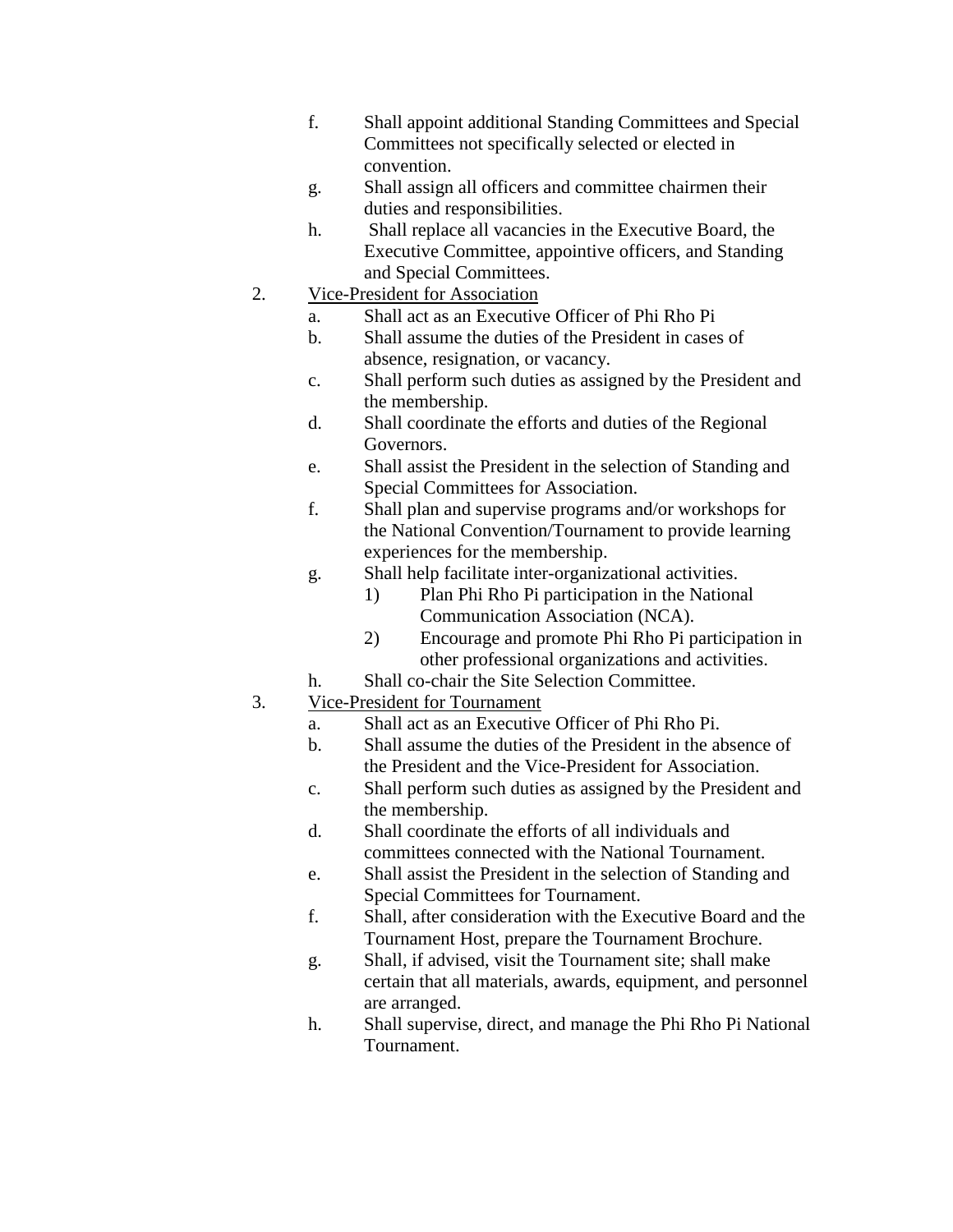- 4. Secretary-Treasurer
	- a. Shall act as an Executive Officer of Phi Rho Pi
	- b. Shall perform such duties as assigned by the President and the membership.
	- c. Shall be responsible for collecting all chapter fees and membership dues.
		- 1) Chapter and membership applications shall be sent to all current members as well as prospective Junior and Community Colleges.
		- 2) All chapter and membership records will be kept current.
		- 3) Chapter and membership certificates will be delivered upon payment of fees and dues.
	- d. Shall collect all fees for the National Convention/Tournament.
	- e. Shall purchase needed supplies and materials for the proper functioning of the association and shall keep complete records and receipts of all transactions.
	- f. Shall pay all authorized charges and bills of the association and shall keep complete records and receipts of all transactions.
	- g. Shall deposit Phi Rho Pi funds in an interest-bearing checking account, with access by the Secretary-Treasurer and at least one other Executive officer.
	- h. Shall make the following financial reports:
		- 1) Shall present the financial records to the Comptroller at least once a year for audit.
		- 2) Shall present a financial report to the membership at the National Convention/Tournament and to the Executive Board upon request.
		- 3) Shall supply the Comptroller with an annual fiscal report of receipts and expenditures as of June 30th, within two months of that date, for the IRS report.
	- i. Shall retain a duplicate of the Phi Rho Pi key and all current official records of the organization, shall give to the Archivist all non-current records, and shall transfer all records either to the Comptroller or the newly-elected Secretary-Treasurer at the end of the term of office.
- 5. Recording Secretary
	- a. Shall act as an Executive Officer of Phi Rho Pi.
	- b. Shall perform such duties as assigned by the President and the membership.
	- c. Shall keep records of all association meetings, of the business Meetings of the National Convention/Tournament, including the Awards Program, and make them available to the membership.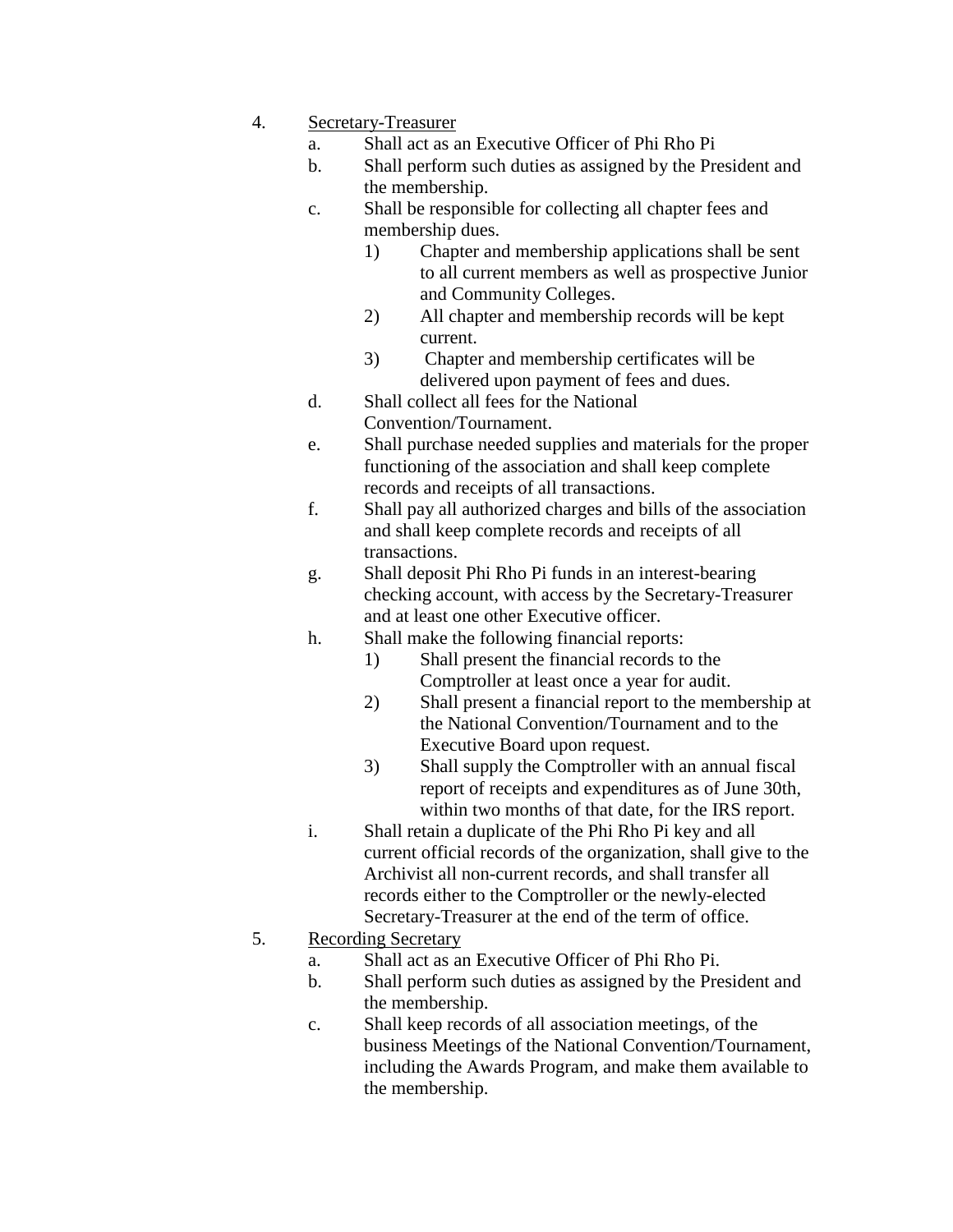- d. Shall keep records of the Executive meetings and make them available to the membership
- e. Shall maintain a current roster of chapters and sponsors.
- f. Shall supply information about the association to prospective members, and answer all Phi Rho Pi correspondence.
- g. Shall keep all records in a permanent form and, at the end of the period as Recording Secretary, give the records to the new Recording Secretary or to the Archivist.
- 6. Comptroller
	- a. Shall act as an Executive Officer of Phi Rho Pi.
	- b. Shall perform such duties as assigned by the President and the membership.
	- c. Shall act as the financial officer of the association.
	- d. Shall audit all financial records.
	- e. Shall supervise the permanent Phi Rho Pi Trust Fund at the Plains National Bank in Lubbock, Texas
	- f. Shall deposit and invest available Phi Rho Pi monies in interest-bearing trusts, funds, and accounts, and shall supervise them.
	- g. Shall collect all financial records of the association for the fiscal year July 1 to June 30 and complete and submit the annual IRS report for Tax Exempt Organizations. (Form 990 and appropriate schedules).
	- h. Shall present a financial statement to the membership at the National Convention/Tournament, and to the Executive Board upon request.
	- i. Shall keep all records in a permanent form and, at the end of the period as Comptroller, give the records to the new Comptroller or the Archivist.
- C. These officers shall serve for a period of three years and may be re-elected.
	- 1. Elections of President, Comptroller and Recording Secretary shall be held on even numbered years. Elections of VP of Tournament, Secretary/Treasurer and VP for Association shall be held on odd numbered years.
	- 2. The Nominations committee shall search out prospective officers, talk to representative members regionally diversified about prospective candidates, interview prospective candidates, secure their permission to be candidates for the respective offices, and present a final slate of at least one candidate for each office to the membership at the time of elections.
	- 3. Additional nominations for any or all offices may be made from the membership at large during the time of elections.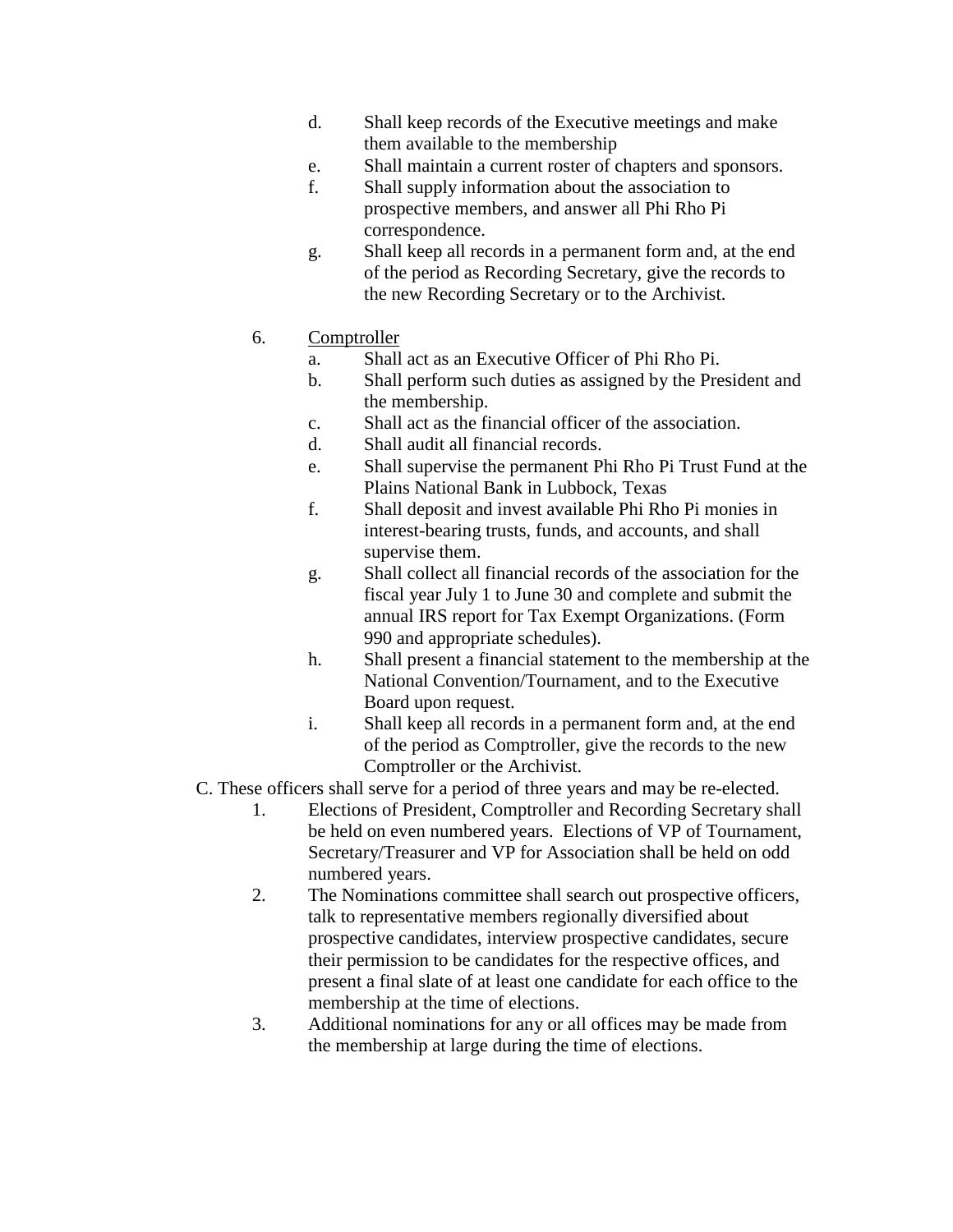- 4. Where there are multiple candidates for any office, a secret ballot election will be held. A winning candidate must receive a majority of the votes cast.
- 5. Candidates running for any office shall be provided a bulletin board in the judge's lounge for members of the organization to know who the candidates are as well as providing candidates the opportunity to post their vita and or qualifications for the office they are seeking. Posting of such material will be from the morning following the opening ceremonies until the end of the business meeting.
- 6. Candidates running for office shall have the opportunity to introduce themselves to the members of the organization during the business meeting before the members cast their votes. Introductions cannot exceed two minutes in length per candidate.

# **ARTICLE II . . . THE NATIONAL EXECUTIVE COMMITTEE**

- A. The following officers shall constitute the Executive Committee: The Regional Governors, the Immediate Past-President, the National Host Director, the Future National Host Director, the Website Administrator, the Chairs of the Standing committees, the Archivist, the Ombudsperson, and other appointments.
- B. The duties of these officers shall be:
	- 1. Regional Governors
		- a. Shall act as advisors to the membership and the Executive Board.
		- b. Shall act as regional coordinators of Phi Rho Pi activities.
			- 1) Shall encourage 100% membership and participation of Junior and Community Colleges in their respective regions.
			- 2) Shall promote an annual Phi Rho Pi Regional Tournament.
			- 3) Shall encourage attendance at each National Phi Rho Pi Tournament.
		- c. Shall perform other duties as appropriate to stimulate active interest in Phi Rho Pi.
		- d. Regional Governors shall be elected on even-numbered years. They shall serve a term of two years and may be reelected. Each Region shall elect its Governor at a time and place it selects but must report the name of the Governor each year at the National Convention/Tournament.
	- 2. Immediate Past-President
		- a. Because of the many years of active service to Phi Rho Pi, the Immediate Past-President shall act as a general advisor to the membership, the Executive Board, and the Executive Committee.
	- 3. National Host Director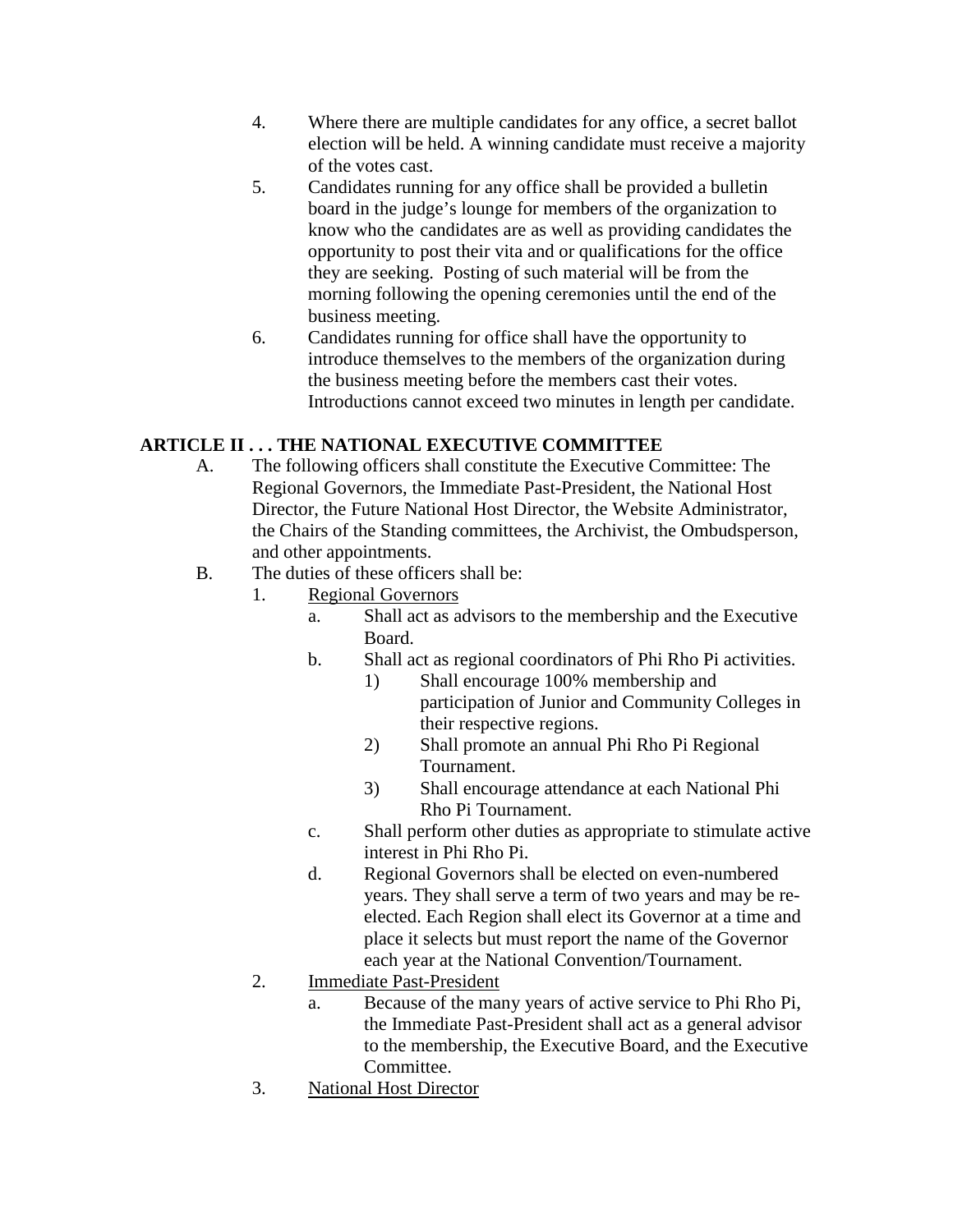- a. Shall work closely with the Vice-President for tournament and other officers and committees having to do with the National Convention/Tournament, and shall attend the necessary planning meetings.
- b. Shall be in charge of all local arrangements for the National Convention/Tournament including:
	- 1. Local judges are to be hired or arranged with the approval of the Vice-President for Tournament.
	- 2. Local hotel and tournament site arrangements are to be made as needed for the Site Visit and the National Tournament.
	- 3. Provide adequate working space, materials, supplies, equipment, and personnel for both before, during and after the National Tournament.
	- 4. Provide local information for entertainment, recreation, transportation, and/or sight seeing.
	- 5. T-shirt design and negotiation.
	- 6. Create tournament nametags for students, judges, coaches, and tab room staff. Arrange to purchase necessary nametag holders.
	- 7. Inventory remaining supplies and place packing slips in the boxes to be shipped within one month of the conclusion of the National Tournament.
	- 8. Arrange for the use of at least one copier for the tournament.
	- 9. Arrange for computers and other necessary technical support as deemed by the Vice-President of Tournament.
	- 10. Assist the Vice-President for Tournament as needed.
- 4. Future National Host Director
	- a. The person or persons designated to host the National Convention/Tournament for the coming year will benefit by working with the Vice-President for Tournament, the Host Director, and other officers and committees concerned with the tournament.
- 5. Website Administrator
	- a. Shall work with the membership and the Executive Board to determine the number and types of publications to be sent to the membership.
	- b. Shall, when deemed appropriate, publish online, *SpeakerPoints*, the official journal of the association.
	- c. Shall work with other speech and forensic associations to arrange joint or shared publications.
	- d. Shall maintain and update the Phi Rho Pi national website.
- 6. Standing Committees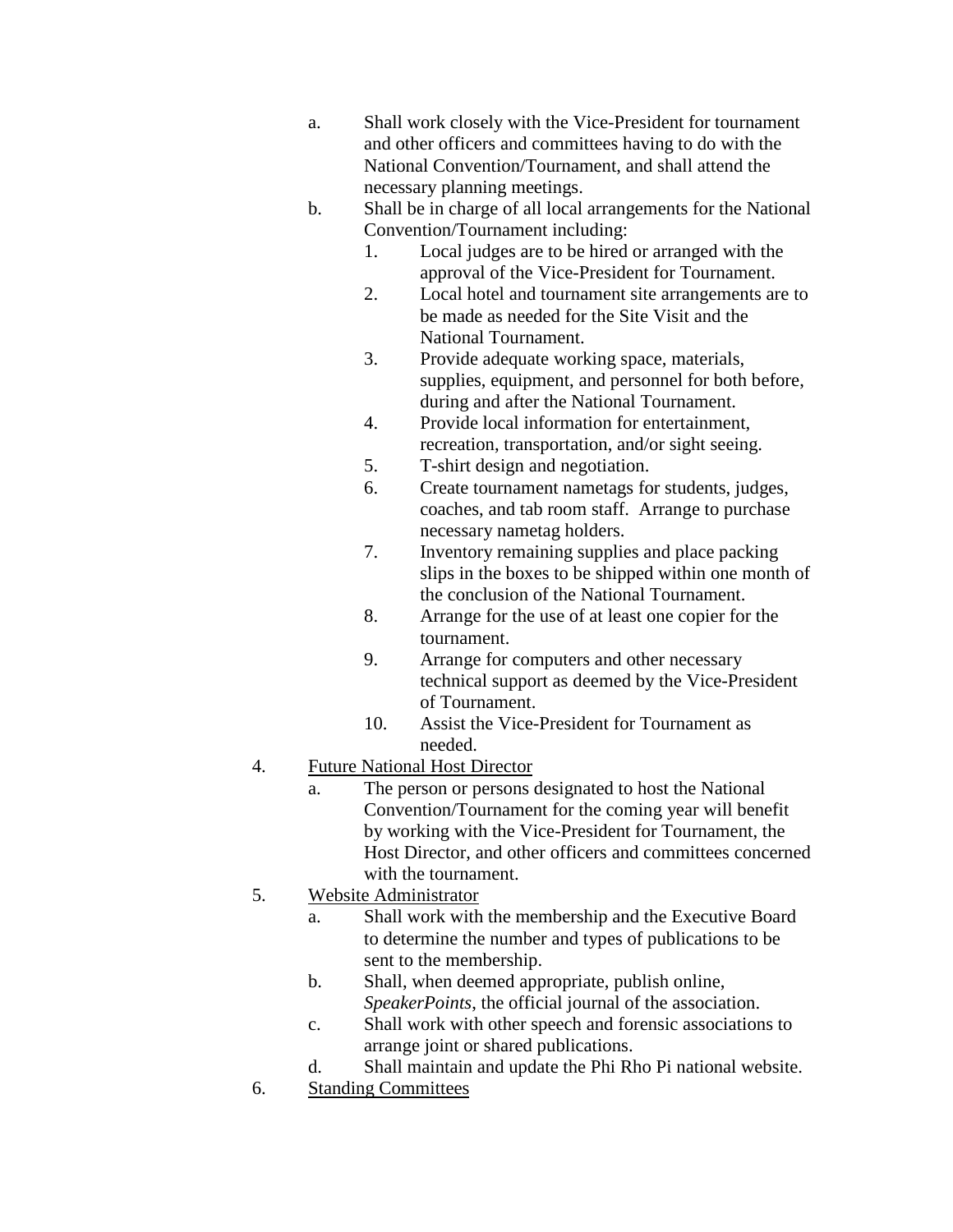- a. The Nominations Committee shall present to the membership a slate of officers as prescribed in Article I, C, 2 of the By-Laws.
- b. The Constitution and By-Laws Committee shall update, correct, and make available copies of the association's Constitution and By-Laws.
- c. The Site Selection Committee shall solicit bids for National Tournament sites, review them, and present them to the membership for consideration.
- d. The Inter-Organization Committee shall determine and recommend ways in which Phi Rho Pi may work cooperatively with other organizations and activities.
- e. The Awards Committee shall solicit nominations and determine the winners of the Phi Rho Pi Service and Fellowship Awards, as well as other approved awards.
- f. The Debate Committee shall solicit and review suggested rule changes concerning any of the tournament's debate events and present them to the membership, with or without recommendations.
- g. The Public Speaking Committee shall solicit and review suggested rule changes concerning any of the tournament's individual public speaking events and present them to the membership, with or without recommendations.
- h. The Interpretation Committee shall solicit and review suggested rule changes concerning any of the tournament's interpretation events and present them to the membership, with or without recommendations.
- i. The Rules Committee shall solicit and review suggested rule changes for any tournament concern, except those covered by the committees listed above, and present them to the membership, with or without recommendations.
- j. The Ethics Committee shall be called into session when a challenge of ethical conduct has been issued and the Ombudsperson determines not to hear it or the Ombudsperson's decision is challenged. (Challenges concerning rules or procedure shall be determined by the Tournament Committee.)
- k. The Tournament Evaluation Committee shall observe and gather information from interviews and/or questionnaires concerning all aspects of the Phi Rho Pi Convention/Tournament and report its findings to the membership so that the association may applaud its strengths and improve upon any weaknesses.
- 7. Archivist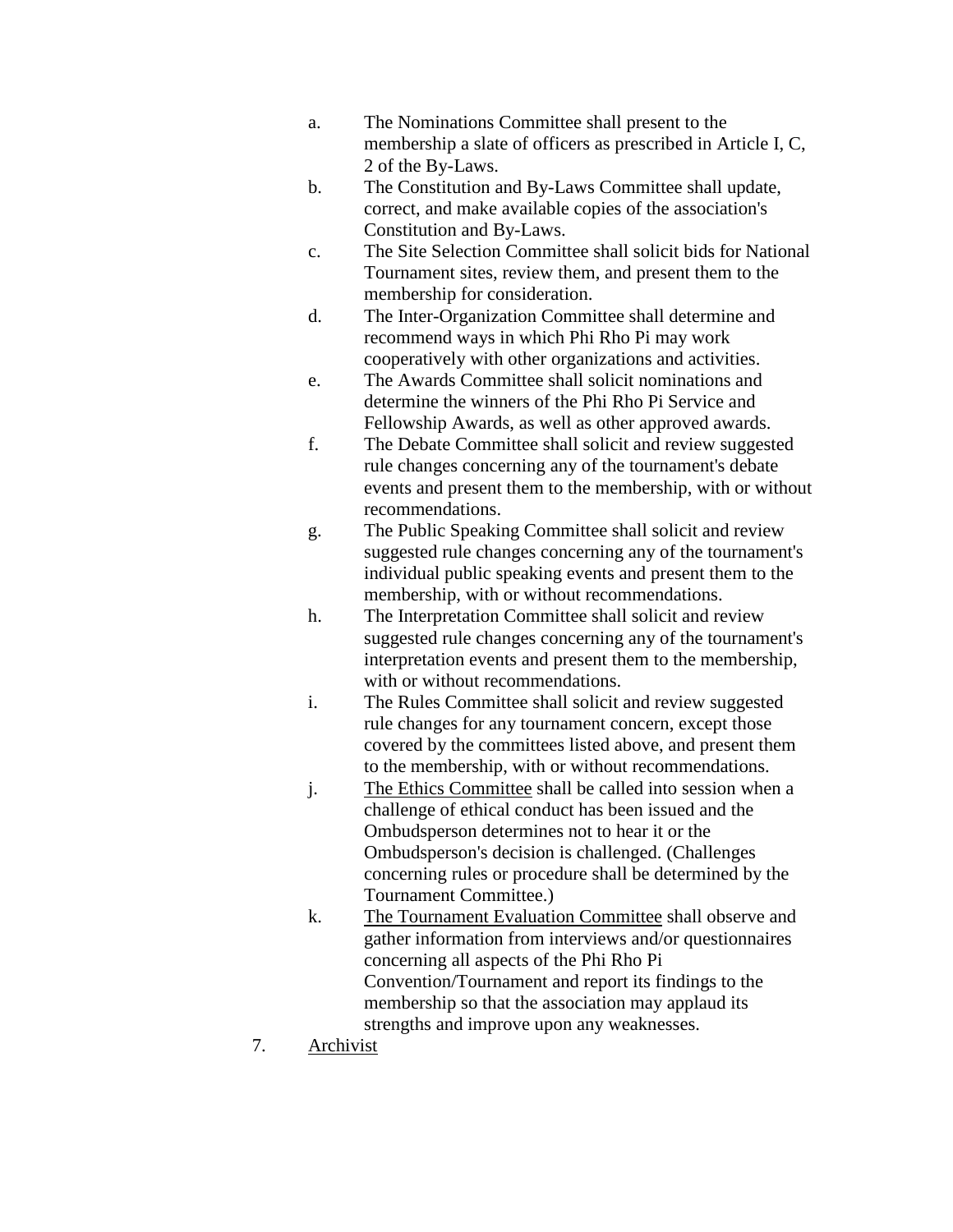- a. Shall collect all records, letters, pictures, documents, and information about Phi Rho Pi, and shall order this material chronologically in permanent files.
- b. Shall keep Phi Rho Pi archives in a safe and secure repository, except for selected showings at the Convention/Tournament.
- c. Shall at the end of the period as Archivist give all records to the new officer.
- 8. Ombudsperson
	- a. Shall act as a mediator in misunderstandings, rulings, or disputes between individual members, schools, or groups and the association.
	- b. Shall, if he/she determines not to rule on an issue or if his/her decision is challenged, call upon the Tournament Committee to rule on matters of rules and procedures or the Ethics committee for matters of ethical conduct.
- 9. Other Officers:

Other officers or assistants may be appointed to perform such duties as may be necessary or beneficial to the association.

# **ARTICLE III . . . REGIONAL ASSOCIATION**

- A. The Chapters of Phi Rho Pi shall be divided into geographical regions.
	- 1. The Regions shall be as follows:
		- a. Region I: Northern California.
		- b. Region II: Southern California and Hawaii.
		- c. Region III: Arizona, Colorado, Southern Idaho, Montana, Nevada, Utah, Wyoming, El Paso Community College, and Western Nebraska Community College.
		- d. Region IV: Illinois, Indiana, Michigan, Minnesota, North Dakota, Ohio, and Wisconsin.
		- e. Region V: Iowa, Kansas, Missouri, Nebraska (Except for Western Nebraska Community College), and South Dakota.
		- f. Region VI: Arkansas, Louisiana, New Mexico, Oklahoma, and Texas (Except El Paso Community College).
		- g. Region VII: Connecticut, Delaware, District of Columbia, Maine, Maryland, Massachusetts, New Hampshire, New Jersey, New York, Pennsylvania, Rhode Island, Vermont, and Virginia.
		- h. Region VIII: Alabama, Florida, Georgia, Kentucky, Mississippi, North Carolina, South Carolina, Tennessee, and West Virginia.
		- i. Region IX: Alaska, Washington, Oregon, and Northern Idaho.
	- 2. A chapter may affiliate with any contiguous Region in which the majority of its activities takes place. Such affiliation shall be approved at the National Convention/Tournament.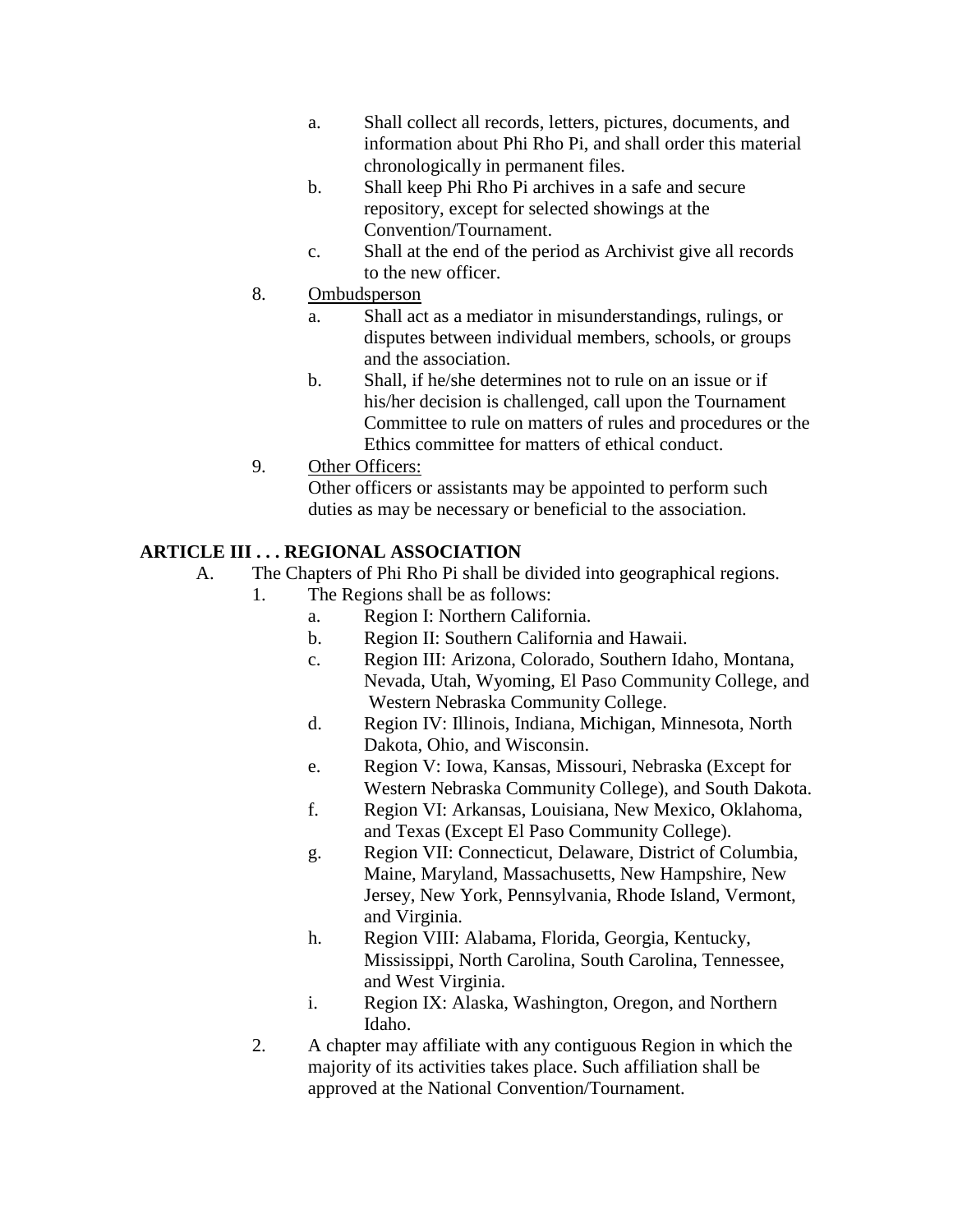3. The Executive Board will periodically examine the regional divisions and make recommendations for change.

## **ARTICLE IV . . . AWARDS**

Awards shall be established by the association to honor outstanding service and contribution.

- A. The Service Award
	- 1. The Service Award may be given annually to a person or persons who have provided special service to the association or forensics activities.
	- 2. The Executive Board shall maintain appropriate symbols to be presented to recipients.
	- 3. The Awards Committee shall select the recipients after careful consideration of candidates who have been recommended by the membership.
- B. The Distinguished Service Award
	- 1. The Distinguished Service Award shall be given to that person or persons who have demonstrated, over time, dedication, commitment, and action to the purposes and goals of the association.
	- 2. The Executive Board shall maintain appropriate symbols to be presented to recipients.
	- 3. The Executive Board shall determine the recipients of this award; except under unusual circumstances if the candidate is an active member of the association, the recipient should first have received a Service Award.
- C. The Presidential Award
	- 1. The retiring President of Phi Rho Pi shall be given an award at the close of the Convention/Tournament where his/her term of office is completed.
	- 2. The award shall be appropriate.
	- 3. The Secretary-Treasurer and Host Director shall be responsible for selecting and presenting this award.
- D. The Fellowship Awards
	- 1. Each year at the National Convention/Tournament, the Collie-Taylor Fellowship Award shall be presented to one forensic coach, and the Warren-Dahlin Fellowship Award shall be presented to one student participant.
	- 2. The recipients shall be selected by nominations and vote by the student participants. Students may not vote for their own coaches or other students from their own squad.
	- 3. The Awards Committee shall supervise this activity.
- E. The National Tournament Awards
	- 1. The National Tournament Awards include the Sylvia D. Mariner Perpetual Sweepstakes Award, Bovero-Tabor Outstanding Speaker Award, the Bell-Scroggins and Lynch-Grossman CEDA Debate